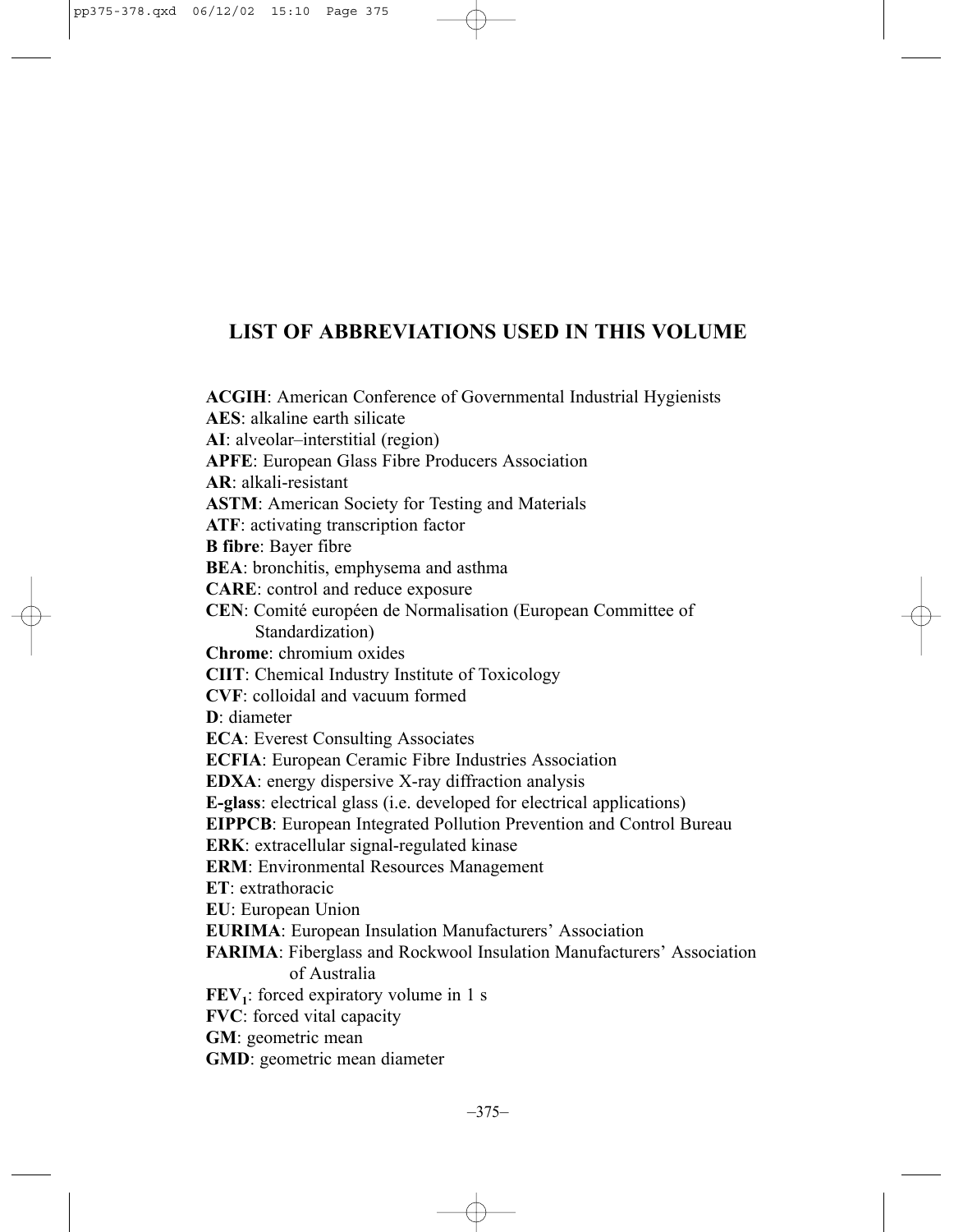**GML**: geometric mean length **GSD**: geometric standard deviation **HEPA**: high-efficiency particulate air **HID**: highest ineffective dose **HSPP**: Health and Safety Partnership Program **HT**: high-alumina, low-silica wool **ICRP**: International Committee on Radiological Protection **IgG**: immunoglobulin G **ILO**: International Labour Office (of the International Labour Organization) **ILSI**: International Life Sciences Institute **INRS**: Institut national de Recherche et Sécurité **INSERM**: Institut national de la Santé et de la Recherche médicale **IPF**: idiopathic pulmonary fibrosis **ISO**: International Organization for Standardization **JM Fibre**: Johns Manville fibre **JNK**: Jun N-terminal kinase **k**<sub>dis</sub>: dissolution constant **L**: length **LED**: lowest effective dose **LR**: local rate **MAPK**: mitogen-activated protein kinases **Met**: mesothelial **MMAD**: mass median aerodynamic diameter **MMMF**: man-made mineral fibre **MMVF**: man-made vitreous fibre **NAIMA**: North American Insulation Manufacturers' Association **NF**: nuclear factor **NIOSH**: National Institute for Occupational Safety and Health **NMRD**: non-malignant respiratory disease **NOHSC**: National Occupational Health and Safety Commission of Australia **NR**: national rate **NRC**: National Research Council (USA) **8-OH-dG**: 8-hydroxydeoxyguanosine **OSHA**: Occupational Safety and Health Administration (USA) **P & CAM**: physical and chemical analytical method **PAH**: polycyclic aromatic hydrocarbons **PCOM**: phase-contrast optical microscopy **PLM**: polarized light microscopy **PSP**: Product Stewardship Program **R**: retained **RCF**: refractory ceramic fibre **RCFC**: Refractory Ceramic Fiber Coalition (USA)